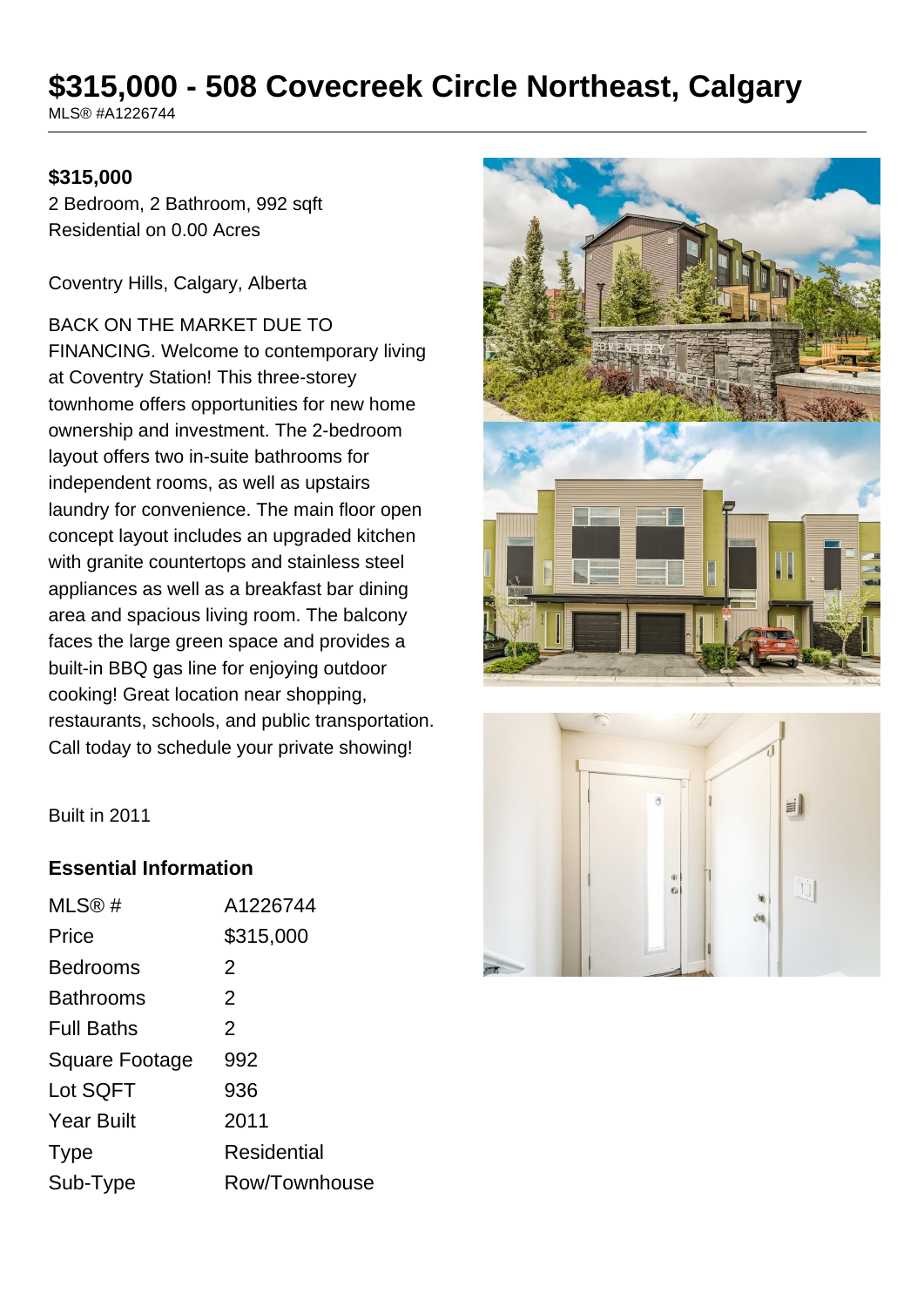Style 3 Storey

Status Active

Condo Fee 237

Condo Fee IncludesInsurance, Common Area Maintenance, Professional Management, Reserve Fund Contributions, Snow Removal

## **Community Information**

| 508 Covecreek Circle Northeast   |
|----------------------------------|
| <b>Coventry Hills</b>            |
| Calgary                          |
| Alberta                          |
| T <sub>3</sub> k 0 <sub>W6</sub> |
|                                  |

## **Amenities**

| Amenities             | Park                          |
|-----------------------|-------------------------------|
| <b>Parking Spaces</b> | $\mathcal{P}$                 |
| Parking               | <b>Single Garage Attached</b> |
| # of Garages          |                               |

### **Interior**

| Goods Included              | Closet Organizers, Breakfast Bar, Vinyl Windows                      |                      |  |
|-----------------------------|----------------------------------------------------------------------|----------------------|--|
| Appliances                  | Dishwasher, Microwave Hood Fan, Refrigerator, Washer, Electric Stove |                      |  |
| Heating                     | Forced Air, Natural Gas                                              |                      |  |
| Cooling                     | <b>None</b>                                                          |                      |  |
| <b>Basement Development</b> |                                                                      | <b>None</b>          |  |
| <b>Basement Type</b>        |                                                                      | <b>None</b>          |  |
| Flooring                    |                                                                      | Carpet, Ceramic Tile |  |

### **Exterior**

| <b>Exterior Features</b> | Courtyard                                            |
|--------------------------|------------------------------------------------------|
| Lot Description          | Rectangular Lot, Backs on to Park/Green Space, Level |
| Roof                     | <b>Asphalt Shingle</b>                               |
| Construction             | Concrete, Stucco, Vinyl Siding, Wood Frame           |
| Foundation               | <b>Poured Concrete</b>                               |
| <b>Front Exposure</b>    | N                                                    |
| <b>Frontage Metres</b>   | 4.88M 16`0"                                          |
| Site Influence           | Rectangular Lot, Backs on to Park/Green Space, Level |

## **Additional Information**